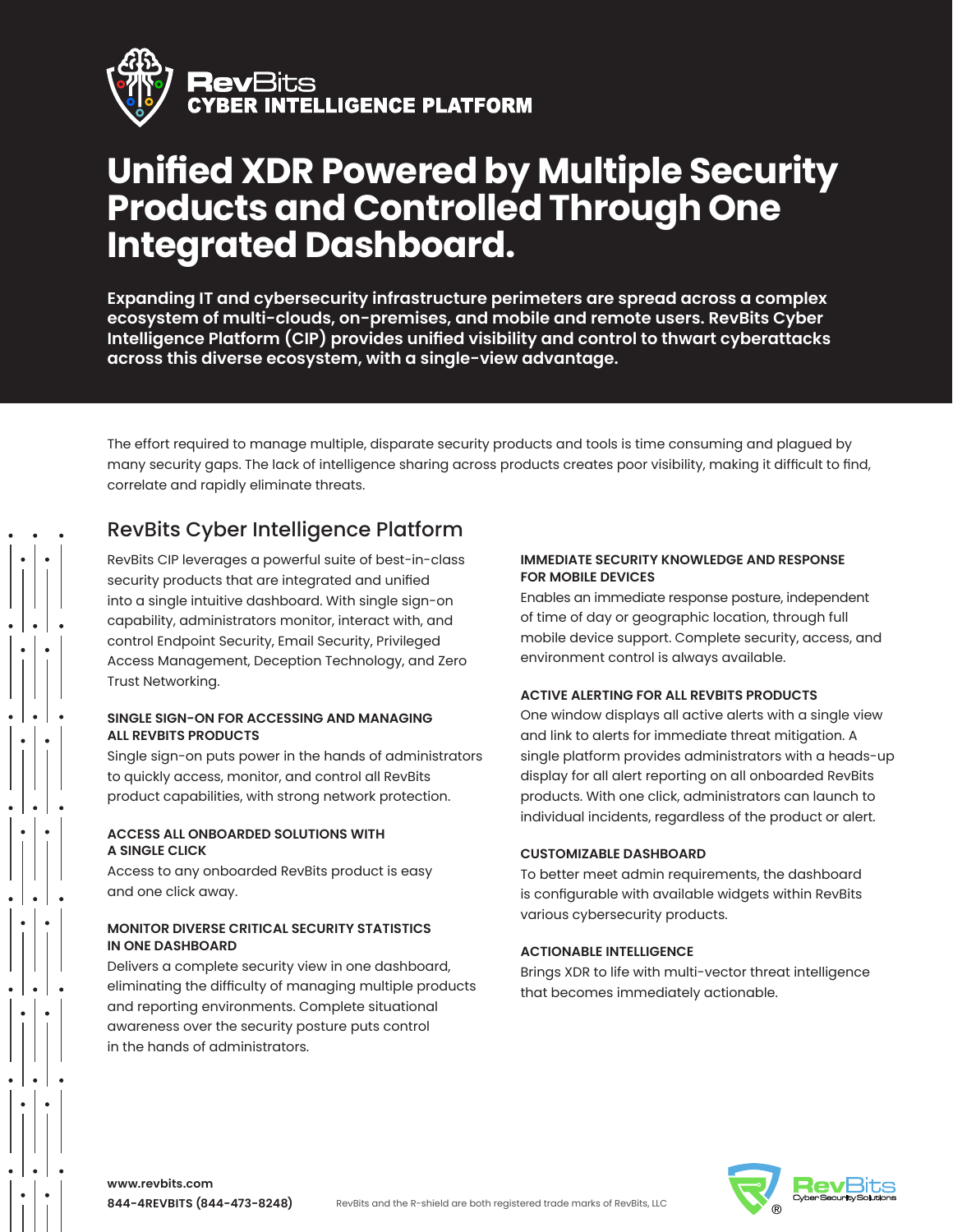**Cross-functional security and unified dashboard simplifies forensics** - Collects, aggregates, processes, and preserves security data from all RevBits onboarded products. A unified dashboard provides a 360-degree view to analyze multi-vector cyberattack evidence. Combines intelligence between products, enabling analysts to uncover the digital evidence they need to improve and accelerate detection and rapidly mitigate events.

**Aggregate and correlate diverse attack data** - Correlates diverse protection measures within the cybersecurity infrastructure, empowering security analysts and forensic investigators with rapid results.

**Reduce response time** - Shortens mean time to respond (MTTR) with automated and single-click mitigation across all attack vectors and surfaces.

**Remove security gaps** - Eliminates security gaps associated with siloed solutions, disjointed data structures and languages, and disparate detection methods.

**Seamlessly navigate incidents** - Navigating through malware incident details becomes easier and more efficient utilizing integrated search capabilities, machine learning score graph, virus scan indicators, process trees, and radar graphs. Mouse-over functions provide even more granular information about IP addresses and indicators on attack IDs, with links to the MITRE Attack Framework Database.

**Reduce response from days to minutes** - Intuitive dashboard dramatically reduces false positives, allowing analysts to be more efficient, focusing on the most critical incidents.

# RevBits CIP Product Capabilities [RevBits Endpoint Security \(EPS\)](https://www.revbits.com/products/revbits-endpoint-security)

[RevBits EPS](https://www.revbits.com/pdf/RevBits-Endpoint-Security-Datasheet%20(06-11-2021).pdf) unique architecture has custom handlers, or proprietary application loading detection capabilities, that find multi-stage malicious activities attempting to impersonate Windows applications, signing processes and trusted processes. RevBits EPS also has an accurate detection engine that prevents false positives and a distinctive architectural design for application whitelisting, sandboxing, spawning, and parent/child process analysis.

RevBits EPS evaluates the entire process, including executables, leaving no ability for malware to hide within legitimate programs and applications. It conducts a unique three-phase analysis on all new executables, including signature scanning, machine learning and behavioral analysis. This maximizes the accuracy of malware detection, and minimizes false positives.

**USB device management** - USB device policies can be used to whitelist or blacklist all USB devices. Whitelisting and blacklisting can be applied by Vendor ID, Product ID, or device type (e.g., webcams, wireless adapters, storage, etc.).

Patented anti-rootkit technology - Provides full visibility to the kernel and blocks all unauthorized signed or unsigned drivers from accessing the kernel.

**Robust GUI-based EDR module** - Provides admins with the capability to interact, control, isolate, and mitigate infected endpoints. The GUI-based EDR module provides in-depth forensics capabilities and enhanced management above other EPP/EDR solutions.

### [RevBits Email Security](www.revbits.com/products/revbits-email-security)

**[RevBits Email Security Endpoint-Based Agent \(EBA\)](https://www.revbits.com/pdf/pdf-2021/RevBits-Email-Security-Datasheet-(09012021).pdf)**

is a native SaaS-delivered solution, also referred to as integrated cloud email security (ICES). The endpointbased agent protects against malicious emails on endpoints, taking over where a secure email gateway leaves off. It fills in security gaps by leveraging distributed processing for deep analysis on remote user endpoints to detect and block malicious emails that get past the centralized layer of an organization's security stack. RevBits has two U.S. patents for email security - a patent for user inbox advanced email analysis, and another patent for a unique methodology that detects page impersonation attacks.

**RevBits Secure Email Gateway (SEG)** is cloud-based and globally deployed for dynamic scalability. It is also inherently redundant for reliable and dependable operations – anywhere in the world. RevBits SEG protects against email threats by blocking phishing, business email compromise (BEC), spam, social engineering, ransomware, and other malware. RevBits SEG is positioned as a front-line corporate email defense, inline within the email transportation route, and directly in the path of all traffic going to the corporate email server.

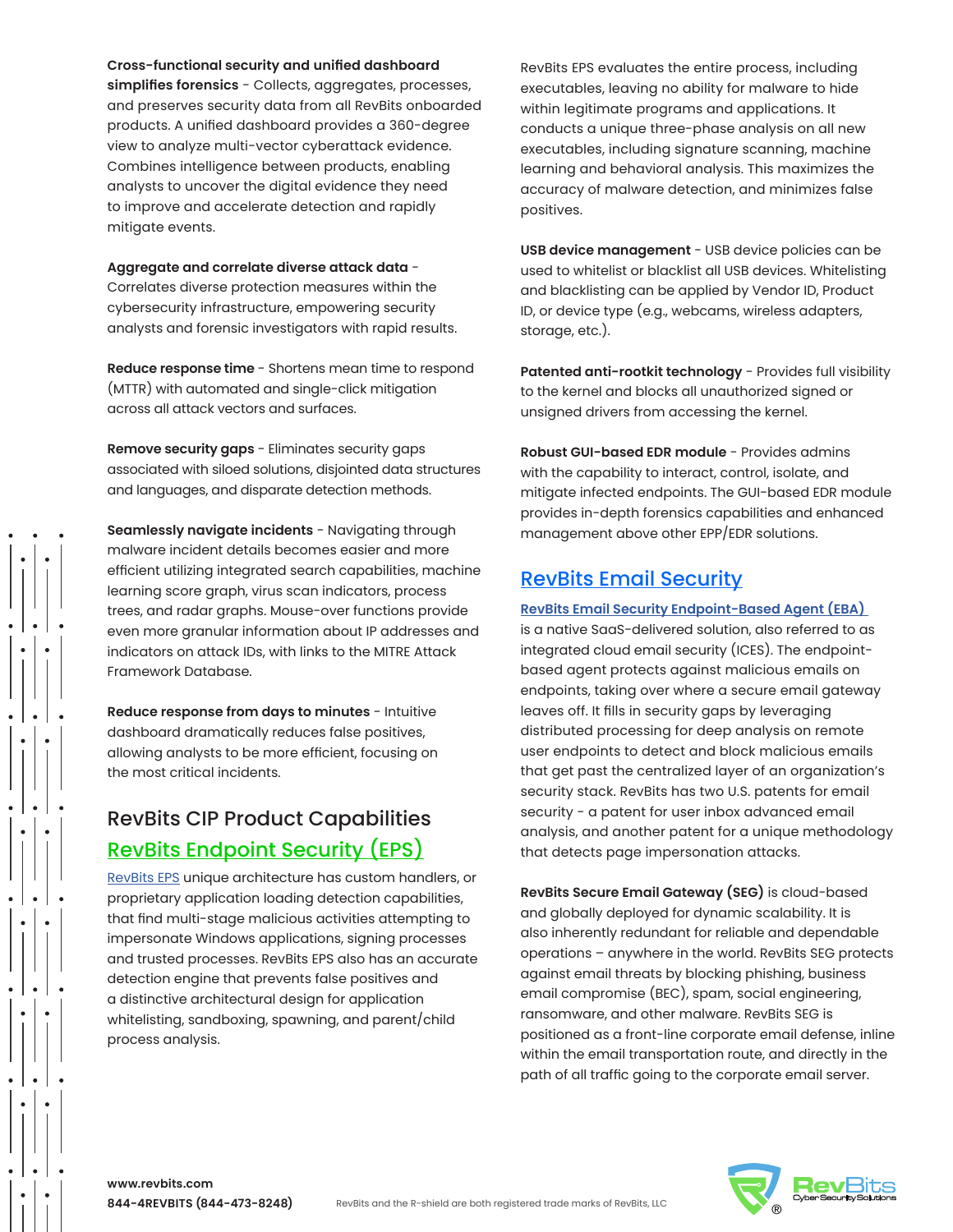### [RevBits Deception Technology](https://www.revbits.com/products/revbits-deception-technology)

By deploying decoys of real server-based honeypots in a dual-virtualization environment, malicious actions by external threats or insiders are detected and reported immediately. [RevBits Deception Technology](https://www.revbits.com/pdf/pdf-2021/RevBits-Deception-Technology-Datasheet.pdf) (DT) utilizes the most common database servers, file sharing services, and more.

RevBits DT is the only solution on the market with duallayer virtualization and real honeypot servers. Easily deploy multiple honeypots with the click of a button, and minimal resource consumption. Automated implanted credentials lure attackers to honeypots, revealing the original breached system.

### [Privileged Access Management](https://www.revbits.com/products/revbits-privileged-access-management)

[RevBits PAM](https://www.revbits.com/pdf/RevBits-Privileged-Access-Management-Datasheet(231121).pdf) is an advanced access management solution that includes six modules and extensive session logging that captures keystroke and video. RevBits PAM has two U.S. patents - browser-based zeroknowledge encryption, and authentication authority that extends to various hardware security solutions. These unique access control capabilities reduce vendor relationship management efforts, and increase access management safeguards. As enterprise perimeters expand access management environments, the number of vendors needed to cover the evolving access landscape is increasing. RevBits PAM provides comprehensive access control, for on premises, and in the cloud.

RevBits PAM modules:

- **• Privileged Access Management** regulates access to critical resources, captures keystrokes and video records all privileged sessions.
- **• Privileged Session Management** provides keystroke and query logging for all sessions through the solution's Jump Server.
- **• Password Management** extends authentication security with hardware security modules, USB tokens, smart cards, near-field communications, and RFID.
- **• CI/CD Integration** The module seamlessly integrates the most popular CI/CD pipeline toolsets, supporting Jenkins, Puppet, Terraform, OpenShift, Ansible, Docker, Cloud Foundry, and Kubernetes with future tools under development. Adding the plugin to your current platform unlocks the capabilities of secure secret management across the CI/CD lifecycle for easy management of CI/CD users, credentials, and assets.
- **• Service Account Management** scans and onboards service accounts, and scheduled tasks for IIS web applications.
- **• Key Management** allows users to easily generate and store encryption keys.
- **• Certificate Management**  reports all expired or soon-to-expire certificates and vulnerable implementations of SSL.

# [Zero Trust Networking \(ZTN\)](https://www.revbits.com/products/zero-trust-network)

[RevBits ZTN](https://www.revbits.com/pdf/Zero-Trust-Network-Overview%20(18-08-2021).pdf) auto-scaling ability and key-point geolocation distribution makes RevBits ZTN the fastest zero trust networking solution on the market. Deep assessment of an endpoint's security posture inspects tunnel traffic for malicious content and data security.

RevBits ZTN creates an identity and context-based logical-access boundary that encompasses users and their applications. Applications are hidden from discovery, and access is restricted using a trust broker with a collection of named entities. The broker verifies the identity, context, and policy adherence of specified participants before allowing access.

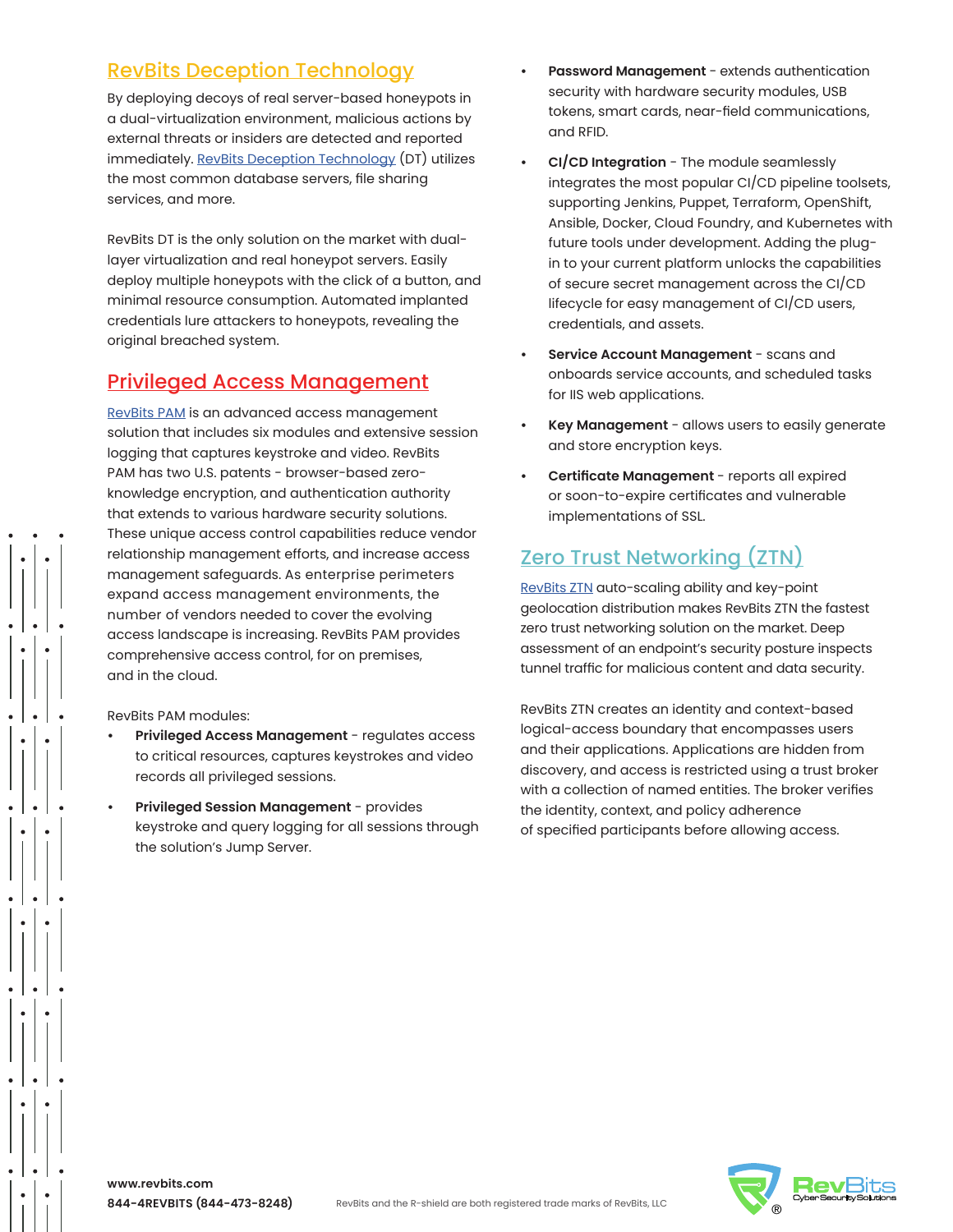# CIP Benefits

### ELIMINATES SECURITY GAPS CREATED BY SILOED SECURITY PRODUCTS

Enables more accurate detection and prevention capabilities and lower total cost of ownership (TCO), while achieving faster time to value. Integrates relevant data for faster, more accurate alert triage.

### IMPROVES PRODUCTIVITY OF SECURITY OPERATIONS

Reduces the complexity of security configuration and incident response with alert and incident correlation, built-in automation and nearly zero false positive alerts. Collects, processes, preserves, and provides the visibility to analyze cyberattack evidence, identifying vulnerabilities and speeding mitigation.

### UNIFIES EMBEDDED SECURITY PRODUCTS

Provides better security outcomes than siloed and isolated security products and tools. Integrates patented security modules into a single, unified security platform with multiple streams of telemetry, and multiple forms of detection.

### CONSOLIDATES MULTIPLE CYBERSECURITY CAPABILITIES

A cohesive cybersecurity platform that accelerates detection and response. Local and external threat intelligence is immediately shared between security modules to efficiently block threats across all components.

### SUPPORTS ON-PREMISES AND CLOUD-HOSTED ENVIRONMENTS

Combined with auto-scaling and advanced load balancing, RevBits CIP dynamically scales with demand. Provides centralized configuration and hardening capability with weighted guidance to help prioritize activities.

# Software Requirements

Windows 7+ (Windows 7, 8, 8.1, 10, 11, 2008, 2012, 2016, 2019), MacOS (10.15 Catalina, 11 Big Sur, 12 Monterey+), M1 chips supported Linux Debian family (Debian, Ubuntu, Mint, etc.), and Redhat family (CentOS, Redhat, Fedora, etc.) Minimum: 200MB disk space, 4GB RAM, 32-bit and 64-bit operating systems are supported.

# Deployment Options

RevBits CIP offers flexible deployment options. All hosting environments are supported, including on-premises, cloud, and hybrid. The cloud-based solution leverages global points of presence with elastic auto-scaling support for multi-site organizations. With 24 PoP locations around the world, RevBits CIP has built-in redundancy for rock-solid service resilience.



**RevBits CIP provides a holistic and intuitive view into all types of threats across the entire enterprise technology landscape. Real-time information from multiple threat sources enables immediate detection and response, creating more reliable and faster outcomes.**